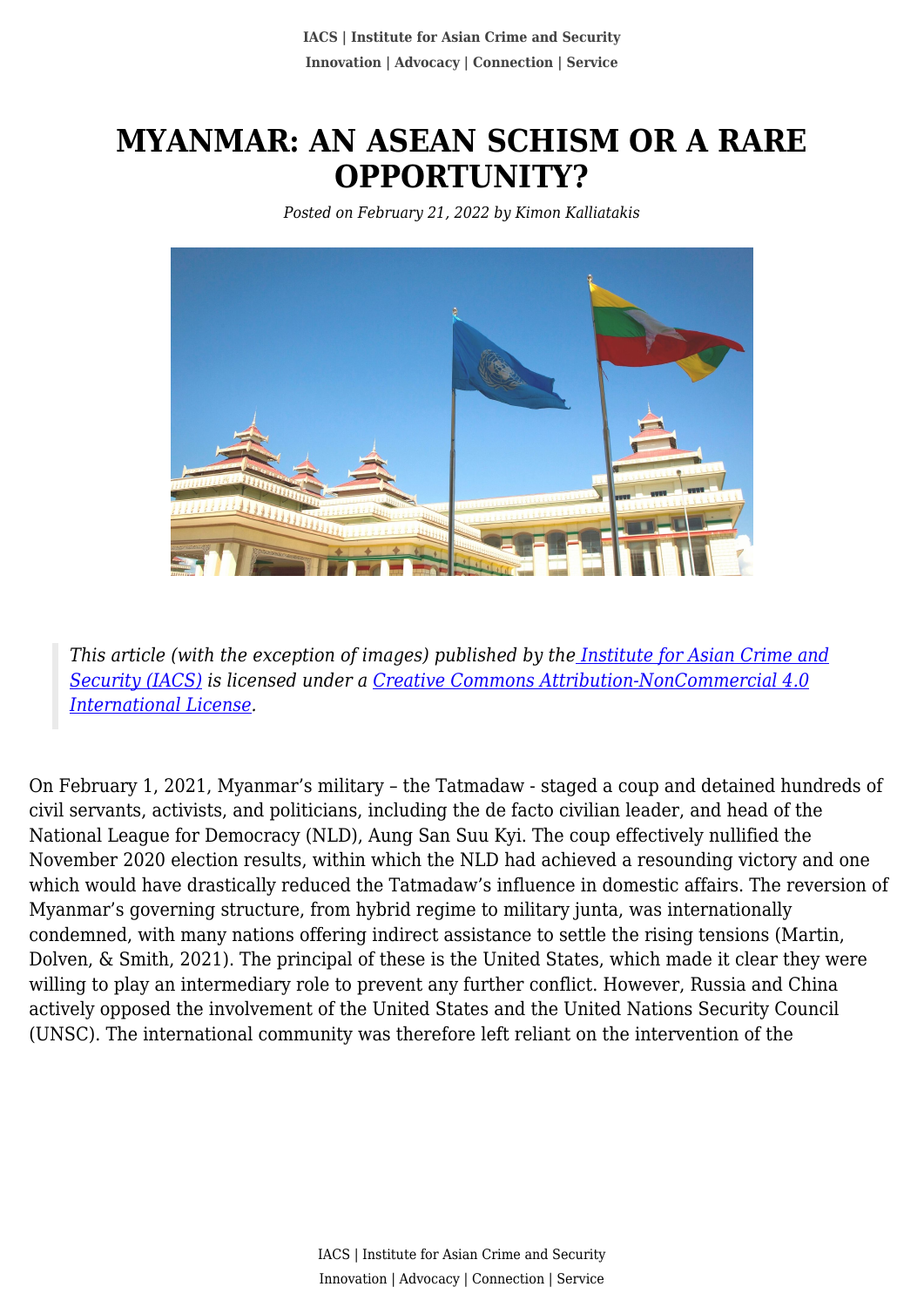Myanmar's membership status within that regional bloc. Association of Southeast Asian Nations (ASEAN) to solve the crisis in Myanmar, primarily due to

Unfortunately, in the months since the coup, ASEAN has done little to dampen the powder keg of domestic tensions which continue to build in Myanmar. While a recent ceasefire was declared between Myanmar's Junta regime and the opposing armed ethnic groups (IANS, 2022), current figures estimate over 1,450 people have been killed since the coup, and another 8,500 remain in detention (AAPP, 2022). This, alongside the recent imposition of a four-year prison sentence upon Aung San Suu Kyi (Reuters, 2022), indicates that the nation's troubles are far from resolved.

Both critics and proponents of ASEAN have criticized its member states for not doing more to halt the bloodshed (Enos & Coe, 2021; Chongkittavorn, 2021). Diverging priorities (due to distinct cultural and religious divisions between its members), counter-intuitive trade deals with the junta, and a limited strategic vision are the most prominently cited reasons for the bloc's inaction (Dunst, 2021; Ebbighausen, 2021; Islam & Rahman, 2022). Given ASEAN's fundamental principles and its history of non-interference in member states' internal affairs, this situation is unsurprising. However, the strong outcry from the bloc's Muslim-majority members (i.e. Indonesia, Malaysia, and Brunei) prompts the following question: Could the crisis in Myanmar act as a catalyst for the fragmentation of ASEAN?

To investigate this, a cursory summary of the Myanmar-centric actions taken by ASEAN and its member states in the last eleven months will be provided. This will be followed by a discussion on whether the Myanmar crisis has become the catalyst for potential fragmentation of ASEAN, supported by widening pre-existing divisions, or is a rare opportunity to strengthen the bloc.

# **ASEAN (In)Action and Rogue Diplomacy?**

Among its fundamental principles, ASEAN has had a long-standing policy of "non-interference in the internal affairs of its members" (ASEAN, 2021). As with the continuing migrant crisis, apparently due to the persecution of minorities, the response of ASEAN to the Myanmar coup has been limited (Latiff, Allard, and Mcpherson, 2021). Muslim majority members of ASEAN (i.e. Indonesia, Brunei, and Malaysia), who were already vocal against the persecution of the Rohingya minority in Myanmar, and ASEAN member Singapore, were the only members to voice concern over the coup. However, like other ASEAN members, they did not volunteer assistance.

The tone shifted in April, in lieu of worsening violence when the first-ever ASEAN Summit was called to handle a domestic crisis affecting a member nation (Reuters, 2021). Representatives met with Myanmar's coup leader, Senior General Min Aung Hlaing, and together they developed and agreed on a five-point consensus: cease the violence, establish constructive internal dialogue, deploy an ASEAN envoy to facilitate internal dialogue, provide aid, and ensure safe-access of an ASEAN delegation to assess the situation (Jaipragas, 2021). General Hlaing accepted the terms, and member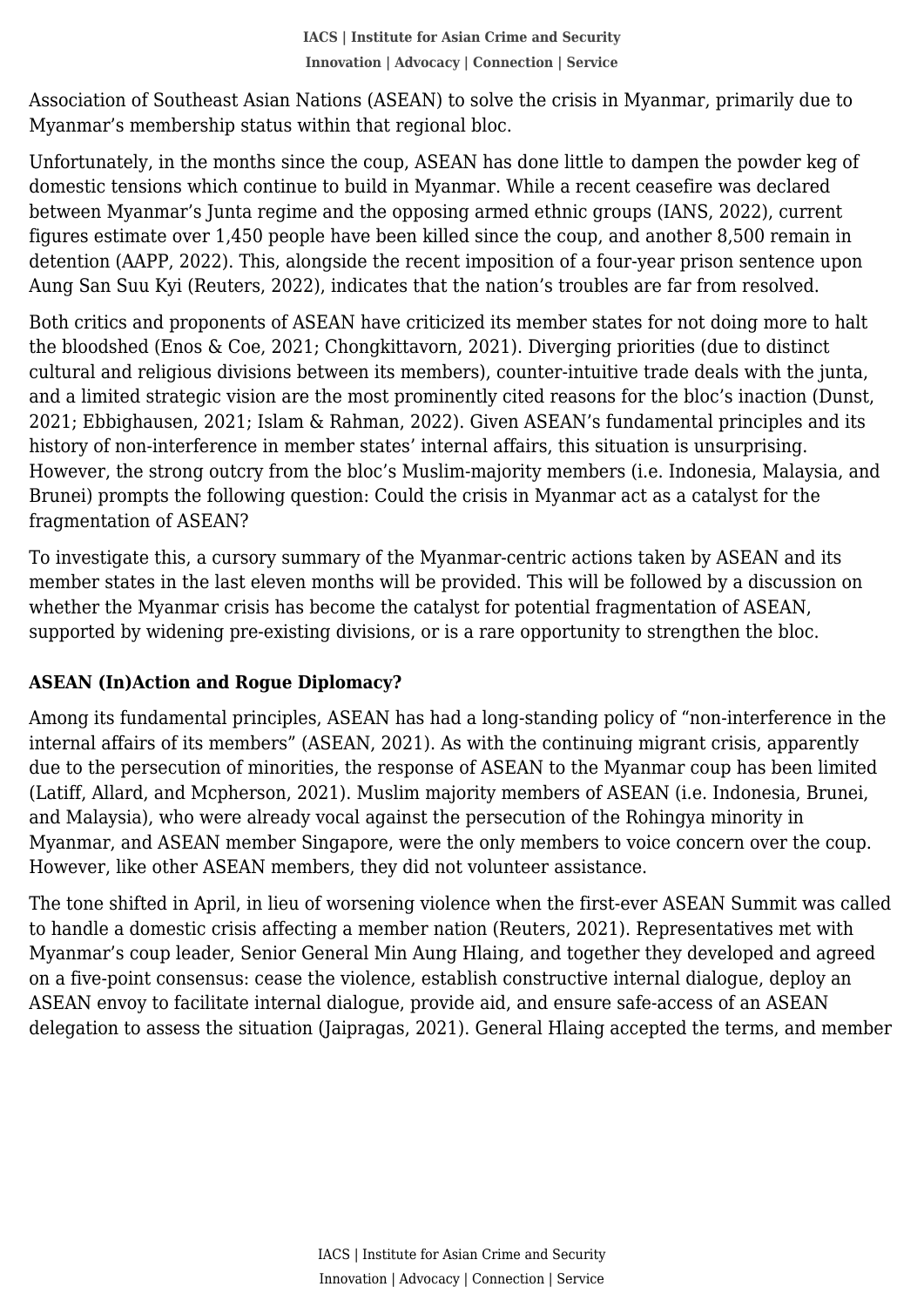summit, the junta retracted their compliance by escalating the violence and ASEAN fell silent. The states considered this as a viable solution to the crisis in Myanmar (Lee, 2021). However, after the five-point consensus was later adopted by the UNGA in their resolution (Taylor and Westfall, 2021), but it was not until many months later (late October) that ASEAN offered a direct rebuke to the Junta.

In lieu of their annual summit, ASEAN leaders declined to invite General Hlaing or any other political leader from Myanmar, following lobbying by non-ASEAN states and entities, i.e. UN, USA, EU, and the UK (Latiff, Allard, and Mcpherson, 2021). While the exclusion was considered a major setback for the military junta, as they attempted to achieve global recognition as the legitimate governing body of Myanmar (Connelly, 2021), it did not temper the ongoing violence, which remains a major concern of ASEAN's Muslim-majority members.

Following the summit, Cambodia took over the chairmanship of ASEAN from Brunei, and, in a drastic change of tone, opted to directly engage with the military junta (Strangio, 2021). First in a meeting with the junta's foreign minister, Wunna Maung Lwin, in December, followed by a meeting in January between General Hlaing and Cambodian Prime Minister Hun Sen. During this period the rest of the Southeast Asian bloc has collectively maintained their exclusionary stance.

# **A Catalyst for Fragmentation or an Opportunity?**

Unfortunately, if Cambodia maintains this divergent course, it will only widen the pre-existing divisions between Buddhist, Muslim, and Christian majority members of ASEAN. Many ASEAN Prime Ministers have labelled the direct engagement by the Cambodian government as 'rogue diplomacy' which 'threatens to split the organisation ' (APHR, 2022). The 'rogue' actions of the Cambodian government are just one example of the growing dissonance amongst ASEAN members. A dissonance which has begun to impact ASEAN cohesion and functionality, as evidenced via the recent postponement of a meeting between the bloc's foreign ministers due to 'travel difficulties, but which is almost certainly related to the bloc's division over Myanmar' (Strangio, 2022). Therefore, taking the above as any indication, if member states cannot reign in their diverging priorities, ASEAN may be condemned to serve as a hollow and symbolic association.

ASEAN is an association built on political, religious, and cultural diversity. To many, this diversity is a source of strength as it cultivates adaptability and inter-cultural communication skills, those skills essential to trade in our globalized world. However, greater diversity also brings a wider range of considerations and sensitivities needed to be accounted for. In this regard, ASEAN's principle of noninterference in the internal affairs of its member states has allowed the bloc to circumvent this undesirable effect and therefore remain a neutral entity.

However, in the case of Myanmar, remaining apathetic and dismissive of Myanmar's internal affairs has become increasingly difficult due to the escalation of violence, which has resulted in greater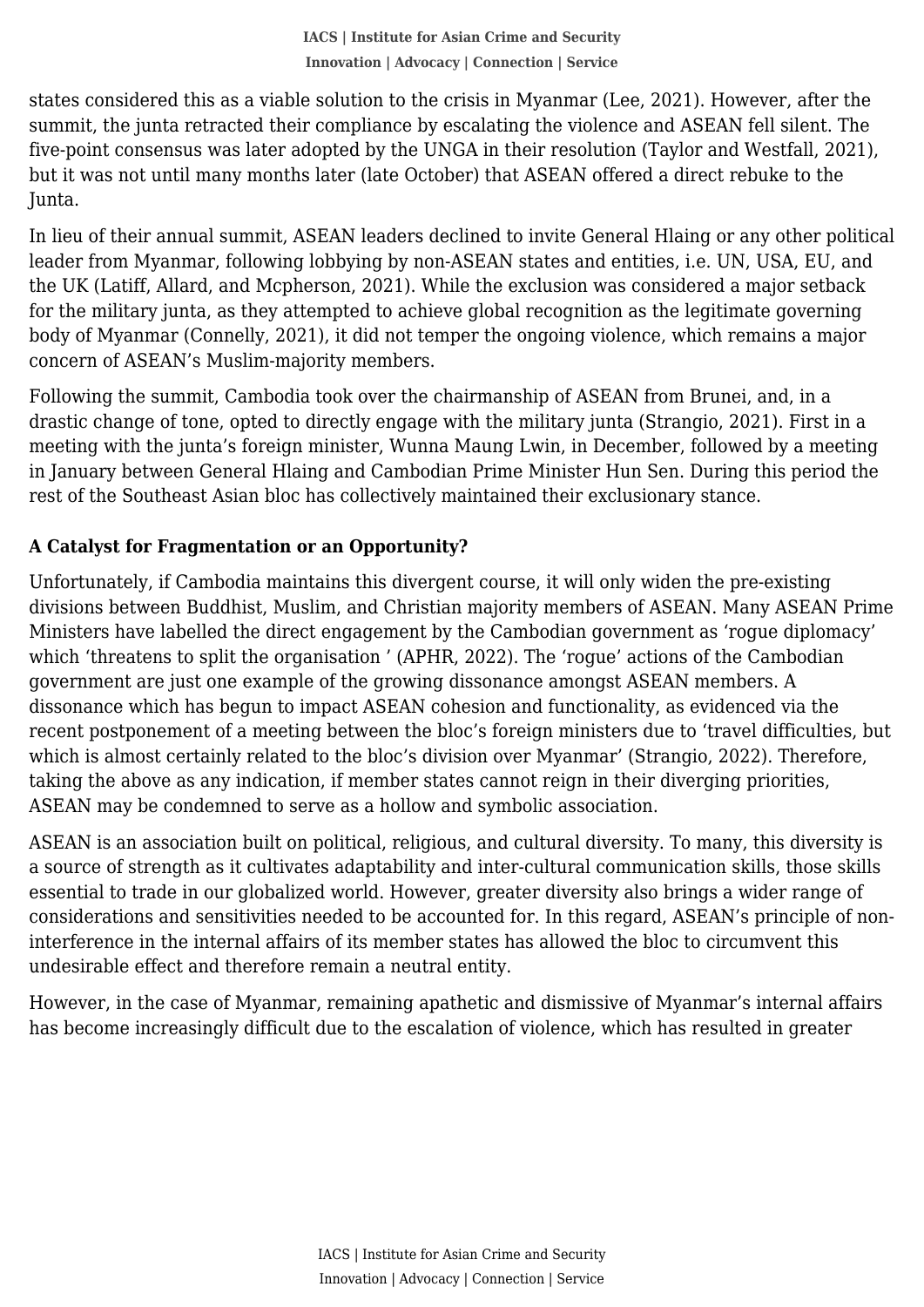inability of ASEAN to defer responsibility to other international powers for rather significant pressure on ASEAN from domestic and foreign entities. This has been further exacerbated by the reasons. First and foremost, Russia and China have actively vetoed and objected to UNSC resolutions pertaining to Myanmar (Poonkham, 2022). This means that Western powers had and continue to have their proverbial hands tied. Another important reason is that the loose or decoupled intervention of foreign powers would present a greater threat to Myanmar's stability, and therein ASEAN relevancy, than if they were to remain neutral. Previous lessons pulled from Nepal, Afghanistan, and Syria indicates that there is a greater chance for a peaceful resolution if domestic or regional players, i.e. those not selected by third parties or foreign powers, initiate and engage in dialogue and therein pursue a détente (Meininghaus & Mielke, 2021; Lederach & Thapa, 2018; Salamey, Abu-Nimer, & Abouaoun, 2018).

It is now that a rare opportunity presents itself. An opportunity for ASEAN to lead the response by becoming the prime mediator in negotiations between in-country actors (Heiduk, 2021) or through strategic intervention, such as the use of trade sanctions to coerce the junta into negotiations. By doing so, the Bloc would grow symbolically and also develop capacities that are in line with its core tenants of "economic, political, and security cooperation" (ASEAN, 2022). Unfortunately, for this to occur, ASEAN nations would need to have a constructive exchange of dialogue (Manurung, 2021), a problematic requirement given the postponement of ASEAN's first 2022 meeting, but not an impossible one.

### *References*

ASEAN. (2022). What We Do: Fundamental Principals. *ASEAN.* Retrieved January 6, 2022, from https://asean.org/what-we-do#fundamental-principles

British Broadcasting Corporation. (2021, October 16). Myanmar army general Min Aung Hlaing excluded from leaders' summit. *BBC*. Retrieved from: https://www.bbc.com/news/world-asia-58938489

Chongkittavorn, K. (2021, August 27). Myanmar's crisis tests ASEAN. *Brookings: South East Asia Insights*. Retrieved from: https://www.brookings.edu/blog/order-from-chaos/2021/08/27/myanmars-crisis-tests-asean/

Connelly, A. (2021, October 21). Why ASEAN's rebuke of Myanmar's top general matters. *The International Institute for Strategic Studies*. Retrieved from: https://www.iiss.org/blogs/analysis/2021/10/why-aseans-rebuke-of-myanmars-top-general-matters

Davies, E., Cameron-Moore, S. (2021, April 20). ASEAN calls summit on Myanmar as EU widens sanctions. *Reuters*. Retrieved from:

https://www.reuters.com/business/media-telecom/asean-calls-summit-myanmar-crisis-eu-imposes-san ctions-2021-04-20/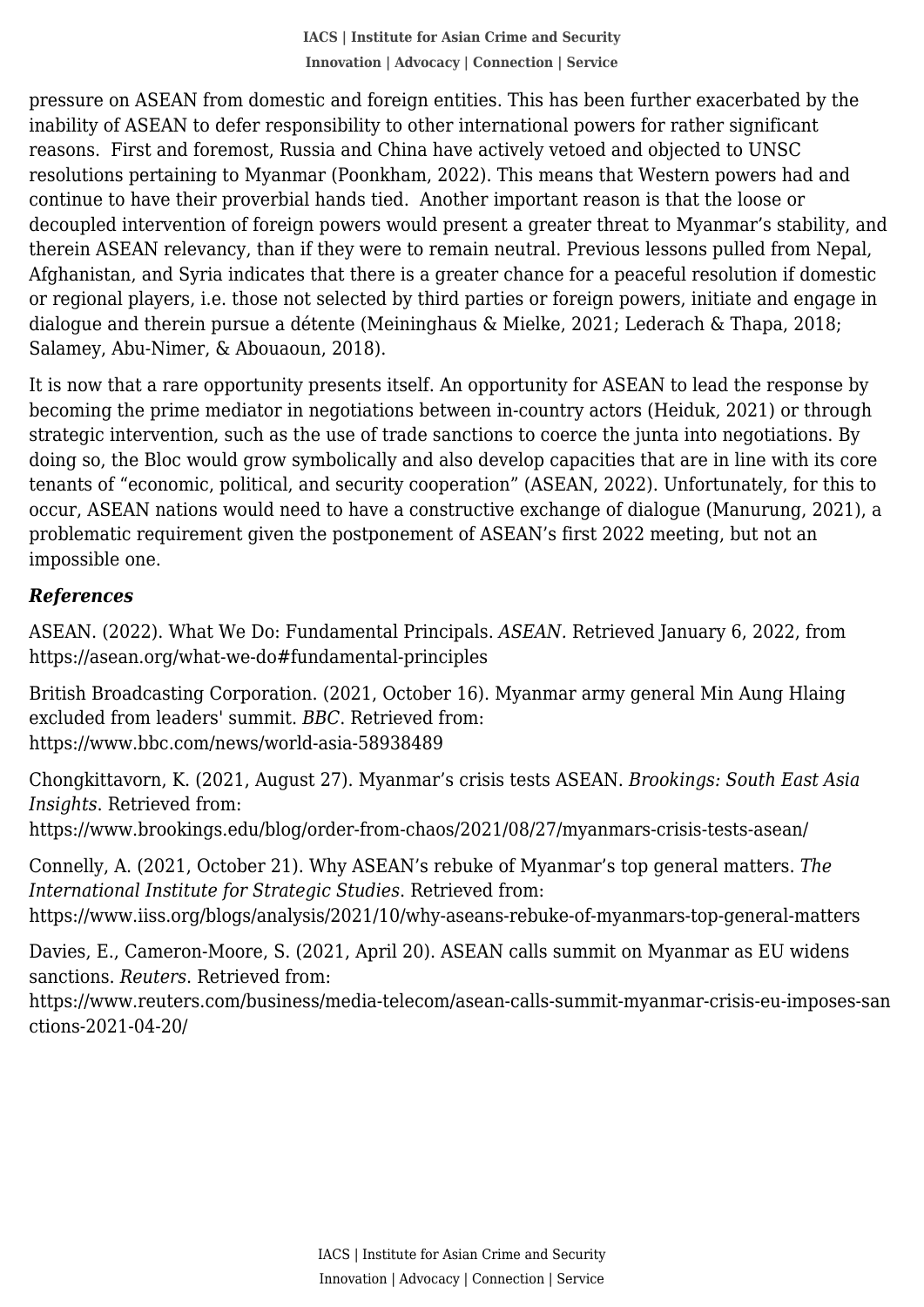in jail after new sentences -source. *Reuters*. Retrieved from: Davies, E., Petty, M., Birsel, R., Maclean, W. (2022, January 10). Myanmar's Suu Kyi faces six years

https://www.reuters.com/world/asia-pacific/myanmar-court-sentences-ousted-leader-suu-kyi-over-wal kie-talkies-source-2022-01-10/

Dunst, C. (2021). The Myanmar Coup as an ASEAN Inflection Point. In *Journal of Indo-Pacific Affairs, Special Issue* (pp. 37 – 43). Retrieved from: https://media.defense.gov/2021/Aug/26/2002840264/-1/-1/1/DUNST.PDF

Ebbighausen, R. (2021, March 29). Myanmar coup: ASEAN split over the way forward. *Deutsche Welle*. Retrieved from: https://www.dw.com/en/myanmar-coup-asean-ties/a-57042503

Enos, O., Coe, P. (2021, July 21). ASEAN's Response to Myanmar Coup Is Failing. *The Heritage Foundation*. Retrieved from:

https://www.heritage.org/asia/commentary/aseans-response-myanmar-coup-failing

Heiduk, F. (2021). Civil war in Myanmar: a further escalation of violence looms on the horizon. (SWP Comment, 35/2021). Berlin: Stiftung Wissenschaft und Politik -

SWP- Deutsches Institut für Internationale Politik und Sicherheit. https://doi.org/10.18449/2021C35

Human Rights Watch. (2022). *Myanmar (Burma)*. Retrieved January 6, 2020, from: https://www.hrw.org/asia/myanmar-burma

IANS. (2022, January 9). Myanmar to further extend ceasefire with ethnic armed groups until 2022 end. *Business Standard.* Retrieved from:

https://www.business-standard.com/article/international/myanmar-to-further-extend-ceasefire-with-et hnic-armed-groups-until-2022-end-122010900066\_1.html

Islam, M., & Rahman, M. (2022). Questioning the Crisis of "Rohingya Muslim" Ethnic Minority Beyond the Foreign Policy of Bangladesh and Myanmar. In *Rohingya Refugee Crisis in Myanmar* (pp. 135-171). Palgrave Macmillan, Singapore.

Jaipragas, B. (2021, April 25). Is Asean's Myanmar five-point consensus workable, and what is next?. *South China Morning Post*. Retrieved from:

https://www.isis.org.my/2021/04/25/is-aseans-myanmar-five-point-consensus-workable-and-what-is-n ext/

Latiff, R., Allard, T., Mcpherson, P. (2021, October 19). Tradition vs credibility: Inside the SE Asian meet that snubbed Myanmar. *Reuters*. Retrieved from:

https://www.reuters.com/world/asia-pacific/tradition-vs-credibility-inside-se-asian-meet-that-snubbedmyanmar-2021-10-19/

Lederach, J. P., & Thapa, P. (2018). Staying true in Nepal: Understanding community mediation through action research. In *Cultural Encounters and Emergent Practices in Conflict Resolution*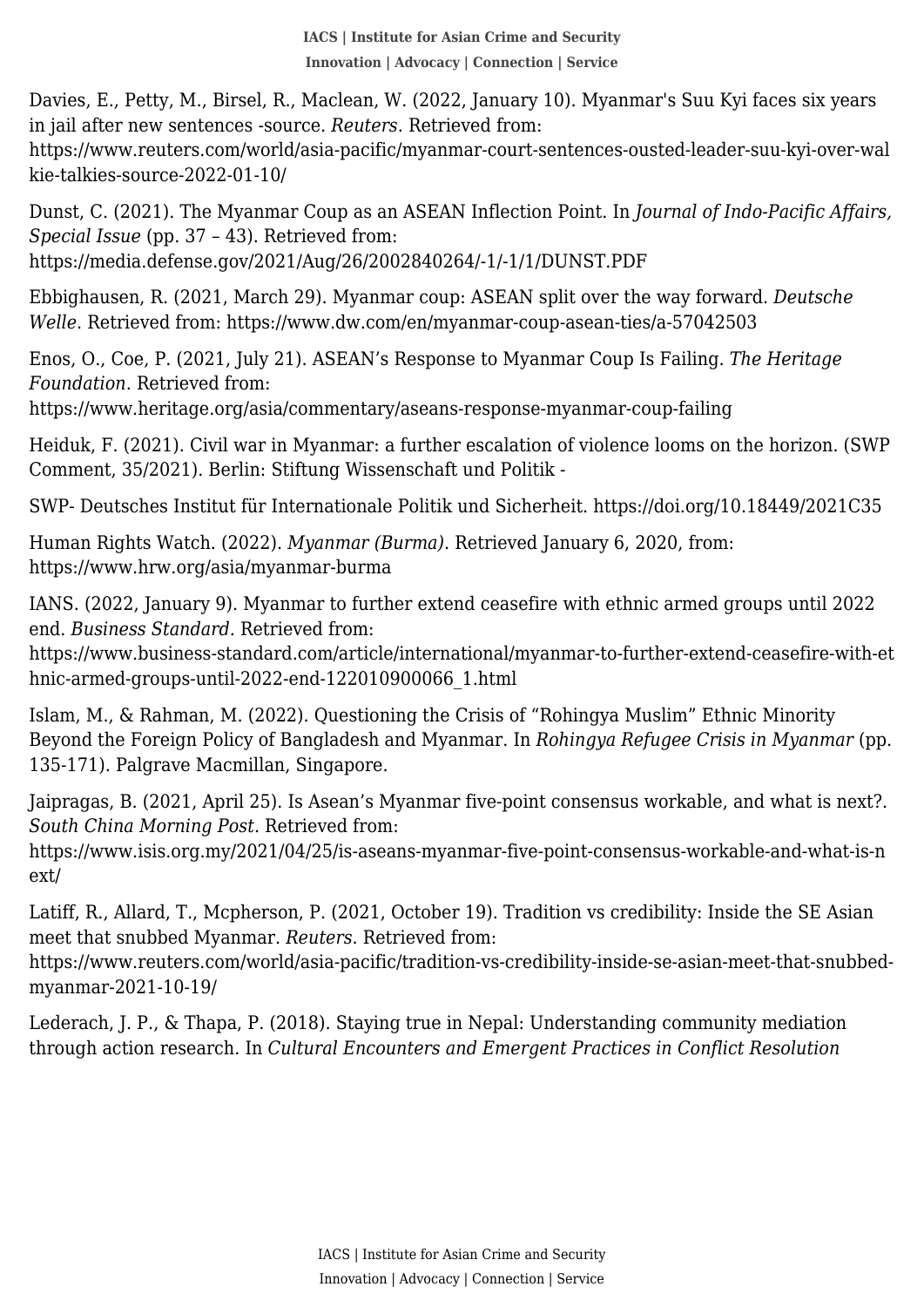*Capacity-Building* (pp. 33-58). Palgrave Macmillan, Cham.

 Lee, C. C. (2021, May 11). ASEAN Summit on Myanmar and the 5-Point Consensus. *Asialink*. Retrieved from:

https://asialink.unimelb.edu.au/insights/asean-summit-on-myanmar-and-the-5-point-consensus

Manurung, H. (2021). Myanmar Unresolved Political Development: A Threat to ASEAN Unity and Democracy. *European Journal of Science, Innovation and Technology*, *1*(2), (pp. 1-15).

Martin, M., Dolven, B., & Smith, K. (2021). Coup in Burma (Myanmar): Issues for U.S. Policy, February 4 update. Congressional Research Service, (pp. 3-4). Retrieved from: https://crsreports.congress.gov/product/pdf/IN/IN11594/1.

Martin, M., Dolven, B., & Smith, K. (2021). Coup in Burma (Myanmar): Issues for U.S. Policy, February 23 update. Congressional Research Service, (pp. 3-4). Retrieved from: https://www.justice.gov/eoir/page/file/1370371/download (CRS, 2021)

Meininghaus, E., & Mielke, K. (2021). Meaningful political participation: lessons learnt from UN mediation in Afghanistan and Syria. (BICC Policy Brief, 3/2021). Bonn: Bonn International Center for Conversion (BICC). Retrieved from: https://nbn-resolving.org/urn:nbn:de:0168-ssoar-74504-2

Muslimin, A.S.M., (2017, December 17). ASEAN's Rohingya Response -- Barely A Peep Outside of Malaysia. *Forbes*. Retrieved from:

https://www.forbes.com/sites/anismuslimin/2017/12/17/aseans-rohingya-response-barely-a-peep-outsi de-of-malaysia/?sh=542bb27639de

Poonkham, J. (2022). A Paradise Lost in the Indo-Pacific? Great Power Politics and International Relations of the Myanmar Tragedy. In *Demystifying Myanmar's Transition and Political Crisis*. (pp. 209-229). Palgrave Macmillan, Singapore.

Salamey, I., Abu-Nimer, M., & Abouaoun, E. (2018). Post-Conflict Power-Sharing Agreements. (pp. 978-3).

Strangio, S. (2021, December 7). New ASEAN Chair Cambodia to Push Engagement With Myanmar Junta. *The Diplomat*. Retrieved from:

https://thediplomat.com/2021/12/new-asean-chair-cambodia-to-push-engagement-with-myanmar-junt a/

Strangio, S. (2022, January 10). Cambodian Government Defends PM's Myanmar Trip, Hails 'Positive' Outcomes. *The Diplomat*. Retrieved from:

https://thediplomat.com/2022/01/cambodian-government-defends-pms-myanmar-trip-hails-positive-ou tcomes/

Strangio, S. (2022, January 13). Cambodia Postpones ASEAN Meeting Amid Myanmar Disagreements. *The Diplomat*. Retrieved from: